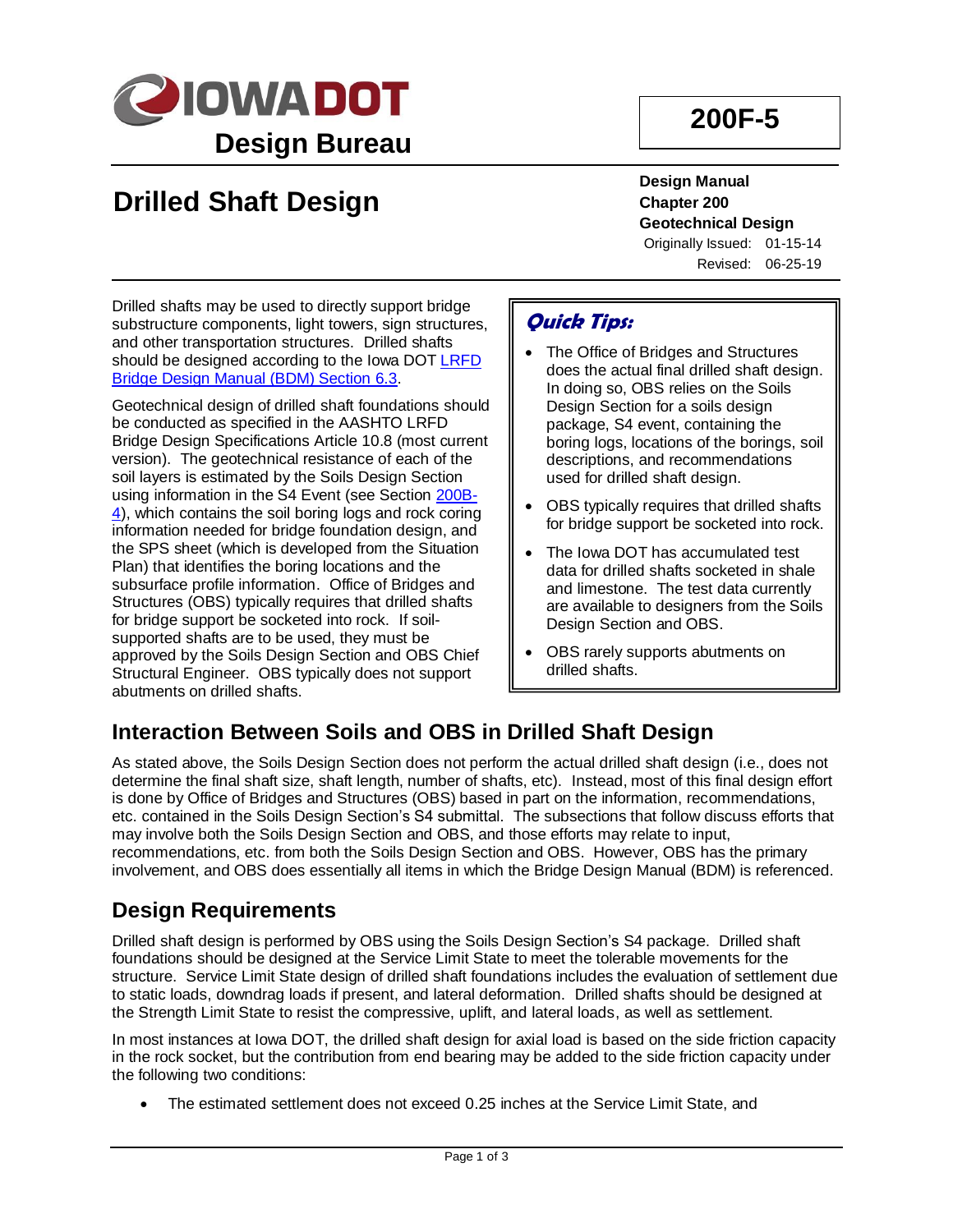• The estimated settlement does not exceed 1 inch at the Strength Limit State, which is defined as a load 2.5 times the service load.

If either settlement limitation is exceeded, the needed geotechnical resistance may be obtained by side friction from a deeper socket.

## **Geotechnical Resistances**

The Soils Design Section is responsible for presenting the subsurface data and subsurface profile information, and accompanying recommendations, in a manner that OBS can use in drilled shaft design. The Soils Design Section summarizes the nominal and factored geotechnical resistances for all soil and rock lavers. OBS uses this information combined with the structural loadings to determine the required tip elevation and drilled shaft diameter.

#### **Axial Capacity (Uplift and Compression)**

Use the soils design package information and AASHTO LRFD Specifications Section 10.8 (most recent copy) to develop the nominal geotechnical resistances of each soil and rock layer. The Soils Design Section recommends that the designer use Drilled Shafts: Construction Procedures and LRFD Design Methods, Publication No. FHWA-NHI-10-016 by Brown et al. as a design guide. If any of the guidelines contained in the FHWA publication conflict with guidelines in BDM 6.3 or the AASHTO LRFD Specifications, the designer should consult with the Soils Design Section and OBS. If appropriate, consideration can be given to using existing subsurface information from As-Built plans for the existing structure at the site, or other sources to develop the nominal resistances. Proper engineering judgment should be used when using older subsurface information.

The nominal side and end bearing resistance of drilled shafts may also be developed based on the results of historical or design phase load test data from the anticipated load bearing soil/rock strata. In order to use historical load test data, the characterized project site soil/rock profile should be similar to the soil/rock profile at the load test site. The Soils Design Section will need to review and approve the use of load test data for development of drilled shaft capacity. Load testing that can be used to determine nominal side and end geotechnical resistance include Osterberg, Statnamic, or dynamic (Apple) load tests.

Grooving of the sidewalls of rock sockets for drilled shafts is typically desired and specified in softer rocks such as Pennsylvanian age shale, siltstone, mudstone, and sandstone. This can include Pennsylvanian deposits with thin limestone stringers provided those stringers are not thick enough or significant enough to control the basic grooving operation. However, grooving is not to be specified in harder rocks such as limestone or dolomite/dolostone because grooving in these harder materials is simply not possible. Grooving is not to be specified for any portion of a drilled shaft in soil. The designer always should consult the Soils Design Section to discuss and determine grooving of the rock sockets in drilled shafts.

If permanent or temporary casing is required, do not consider any side friction capacity over the length of the casing. Permanent casing should not extend more than 1 foot into rock.

#### **Lateral Capacity**

Lateral analysis of drilled shaft foundations is conducted to establish the load distribution between the superstructure and foundations for all limit states, and to estimate the deformation in the foundation that will occur due to those loads. The Soils Design Section typically provides the soil descriptions, design profiles, and required soil input parameters that are used by OBS in the lateral foundation analysis performed with LPILE (i.e., COM624). Lateral analysis should account for factors such as scour, proximity of retaining walls, and seasonal moisture changes of the soil (i.e., shrinkage, resulting in gapping around drilled shaft).

### **Geotechnical Resistance Factors**

Use the geotechnical resistance factors outlined in AASHTO LRFD Specifications Section 10.5.5 (most recent copy) to determine the factored geotechnical resistances of each soil and rock layer.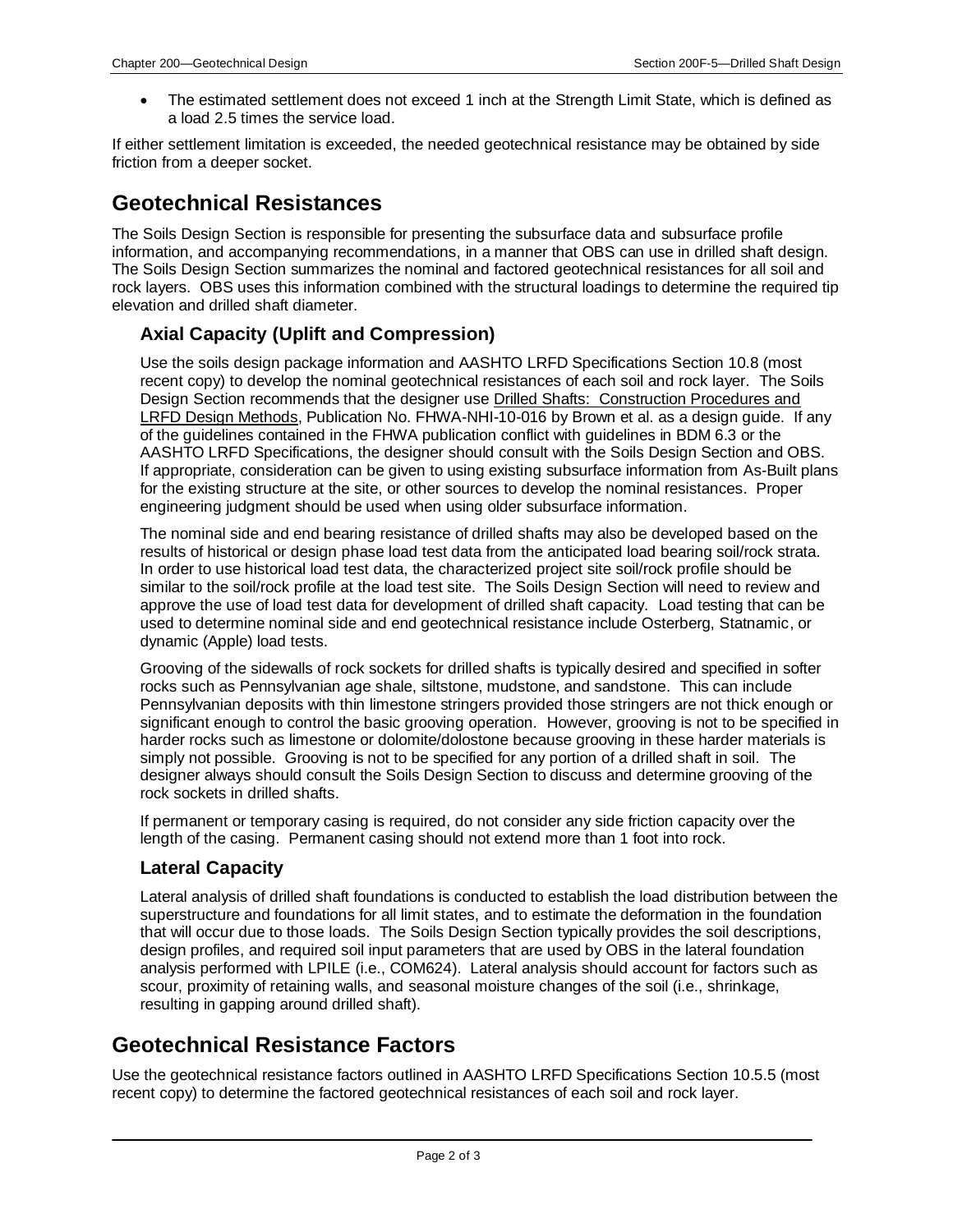#### **References**

- 1. AASHTO, 2012, LRFD Bridge Design Specifications, American Association of State Highway and Transportation Officials, Sixth Edition, Washington, D.C., USA.
- 2. Brown, D. A., Turner, J. T., and Castelli, R. J., 2010. Drilled Shafts: Construction Procedures and LRFD Design Methods. Report No. FHWA NHI-10-016. Washington: Federal Highway Administration (FHWA).